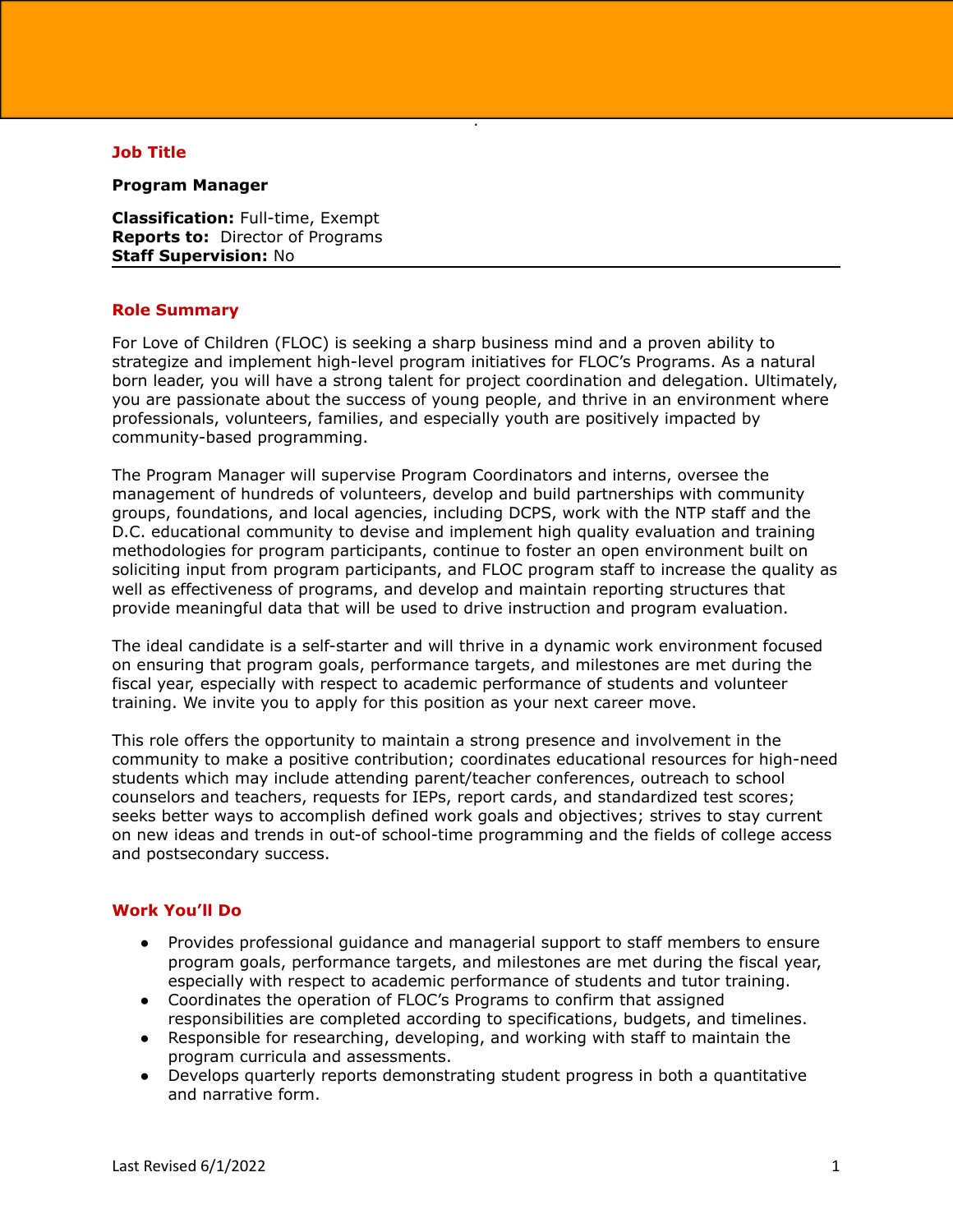- Monitors virtual, onsite, and off-site tutoring programs.
- Oversees acquisition and maintenance of curricular resources and supplies, and ensures that curriculum correlates to local educational learning standards.
- Conducts quality assurance to ensure the curriculum is being implemented appropriately.
- Constructs and reviews annual programmatic goals through a yearly work plan.
- Serves as spokesperson for FLOC's programs and assists the Development team with program fundraising.
- Implements FLOC's attendance and behavior management policies consistently and effectively.
- Coordinates the design and implementation of an all day training session in the reading and mathematics curricula for tutors, as well as ongoing training sessions in areas of youth development.
- Implements the train-the-trainer model; ensuring all program staff have appropriate knowledge of curricula for the purposes of training tutors and operating programs.
- Develop and refine internal procedures for enrolling applied students into programs.
- Demonstrates a working knowledge of the curricula, including the necessary expertise, skills and abilities to be successful in this position.
- Assists with training for site coordinators, new staff members & interns.
- Assists the recruitment team and other teams with additional projects as needed.
- Possess the ability to review curriculum and tutor students using the material provided.
- Maintains a supportive, organized, and cohesive attitude while building positive relationships with students.
- Works to align current programmatic offerings with long-term strategic growth.
- Working with other Managers, plan for expansion in ways that do not detract from current programming.
- Ensure that the Director of Programs and staff are kept apprised of all program developments and are able to prioritize them accordingly. This includes coordination internally with Recruitment and Outreach and externally with partnerships.
- Monitors day-to-day operations related to on and off-site activities affiliated with the FLOC's Programs.
- Collect and analyze program implementation data.
- Delivers quality service to customers, solicits feedback, and seeks to continuously improve customer service.
- Assist with exporting data for program evaluation and other grant requirements.
- Exercises oversight and provides operational guidance and advice.
- Performs a full range of managerial functions: assigns, directs, and reviews the work of staff; evaluates staff performance; plans, schedules, and coordinates work operations; addresses issues or problems related to work operations.
- Take proactive steps to minimize delays in delivery.
- Regularly communicates with customers/clients to arrange meetings, confirm program schedules, and discuss any program problems.
- Ensures that customers and/or clients are regularly informed of the status of the program.
- Forecasts potential schedule delays and develops alternate plans.
- Serves as the liaison with other FLOC programs, the Fred Taylor Scholarship Fund Committee, local schools, and other non-profits; establishes and monitors all new and pre-existing partnerships.
- Assists with the development of guidelines for student assessment and creates monthly, semester, and final assessment reports; develops a fall, end of year and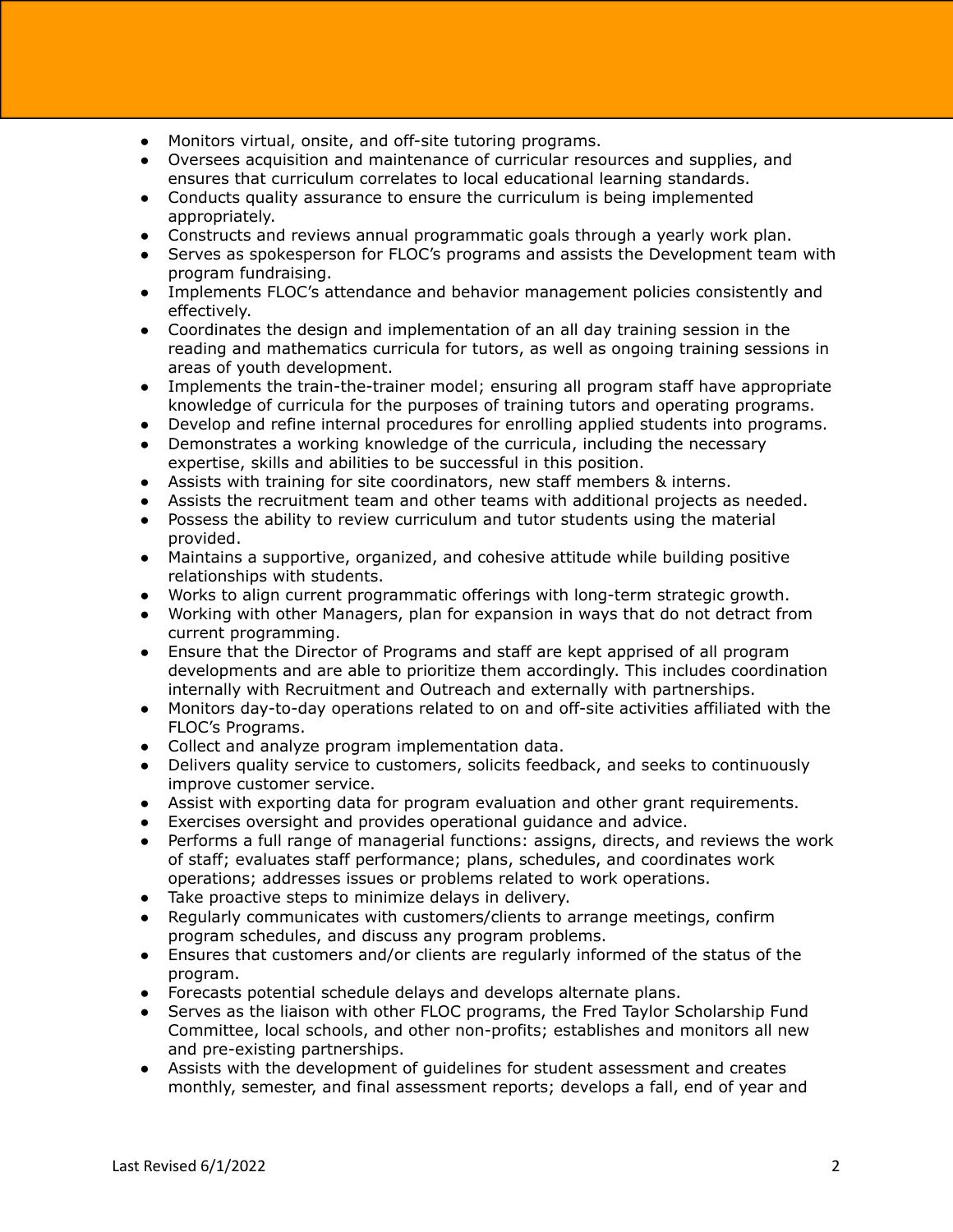summer quarterly report demonstrating student progress in both a quantitative and narrative form.

- Assists with the development of other support sessions that help volunteers effectively serve FLOC students.
- Develops and conducts on-going training for staff; solicits feedback from staff to strengthen training, demonstrates a working knowledge of the curricula, including the necessary expertise, skills and abilities to be successful in this position.
- Ensures CLPs staff have content expertise and design training to ensure that they'll be successful in their role.
- Performs other related duties as assigned.

### **Oversee day-to-day and continuous development to the Project Based Learning and SAT Preparation services within the City Leaders Program for growth, improved implementation, and impact results, specifically tasks include:**

- Support the Project in reaching strategic goals.
- Coordinate with partner organizations.
- Direct staff, interns, and other contracted staff as needed.

# **Assist with event planning, grant support, and other projects as needed. Tasks related to this job include:**

- Lead and/or assist in the planning and implementation of the City Leaders Program sponsored events including; a Showcase, Career Night, College Night, FLOC Awards Dinner, End of Year Party or any other events related to the program.
- Assist in other fundraising efforts as needed.

# **About the Team**

The Program Manager will join a talented team of mission-driven staff that believes in the mission and vision at FLOC. As a member of the Programs team this individual will be heavily involved in the day-to-day tasks affiliated with the Programs at For Love of Children.

This individual will be expected to have excellent communication skills, be exceptionally motivated, extremely organized, and a highly committed rising star who will work within Washington D.C.

# **Now Let's Talk About You**

You are someone with:

- Bachelor's degree or equivalent work experience,
- Excellent oral and written communication skills and effective solicitation and organizational skills are required;
- Highly organized and detail-oriented;
- Experience in non-profit fundraising, development, or communications experience preferred;
- High functioning ability with computer software and applications, including MS Word, MS Excel, Raiser's Edge, and Google Suite products;
- Knowledgeable and passionate about youth development and education issues in Washington DC;